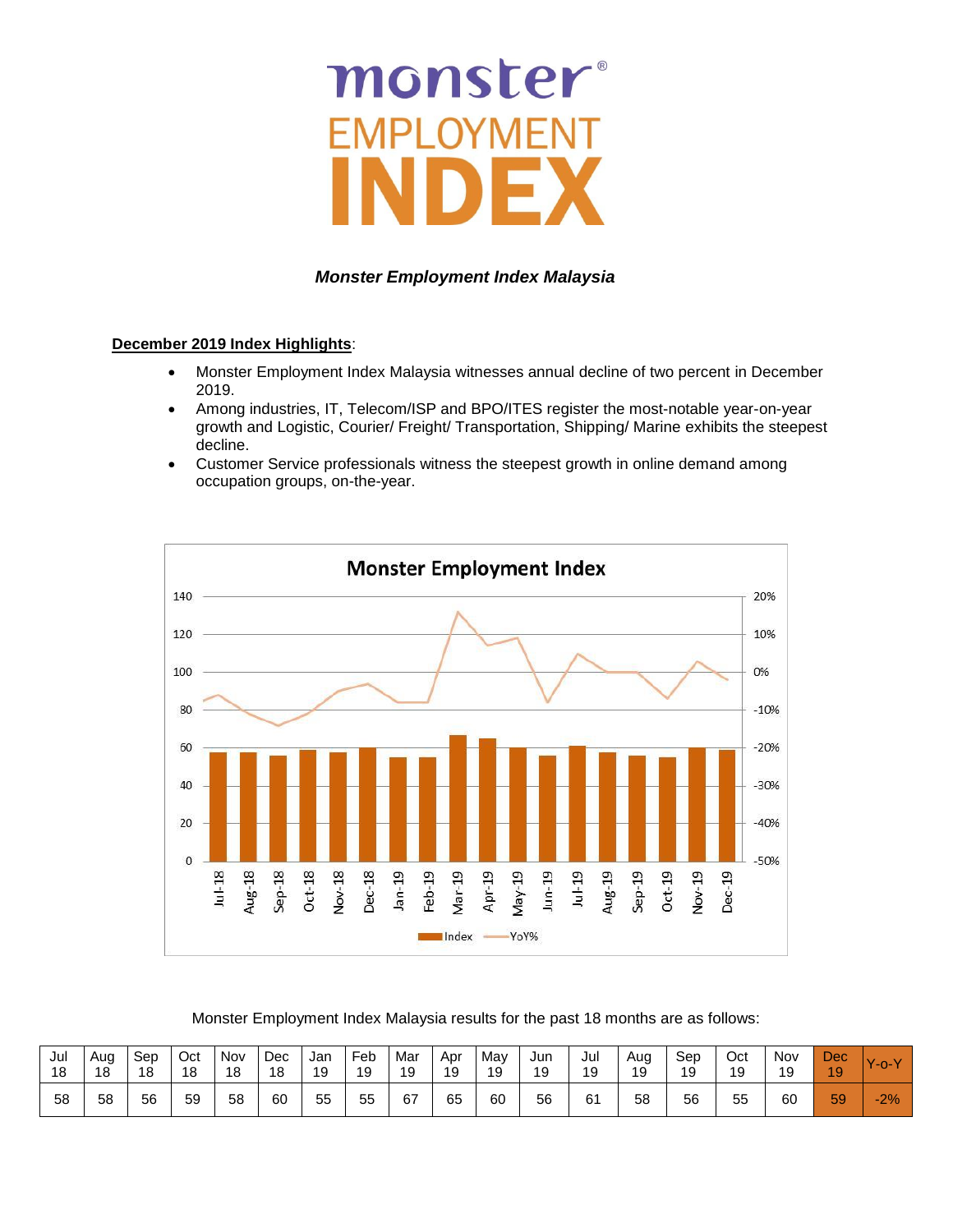**Industry Year-over-year Trends**: Five of the nine industry sectors monitored by the Index, witnessed growth in online recruitment activity.

- Online hiring activity in **IT, Telecom/ISP and BPO/ITES** (up 24 percent) led annual growth among industry sectors throughout 2019. In short-term, the sector fared well on three-month (up five percent) and six-month (up 17 percent) basis.
- **Hospitality** (up 21 percent) continued to witness double-digit growth for the second consecutive month, on-the-year. Moreover, the sector fared well on other parameters as well; up three percent (month-on-month), up 11 percent (three-month) and up 15 percent (six-month).
- Year-on-year, **Advertising, Market Research, Public Relations, Media and Entertainment** (up nine percent) recorded the same growth as indicated last month. The sector also ranked among top hiring industries for the third month in a row. However, monthly demand saw decline of two percent in December 2019.
- **Oil and Gas** (up three percent) recovered positive growth vis-à-vis decline of four percent in November 2019, on-th-year. On month-on-month (up two percent) basis as well, the sector charted uptrend in e-recruitment activity.
- **Logistic, Courier/ Freight/ Transportation, Shipping/ Marine** (down nine percent) saw the steepest decline among monitored sectors on annual basis.

| Year-over-year Growth                                                         | <b>Dec</b><br>18 | <b>Dec</b><br>19 | % Growth<br>$Y$ -o- $Y$ | Year-over-year Growth                                              | <b>Dec</b><br>18 | <b>Dec</b><br>19 <sup>1</sup> | % Gro<br>Y-o- |
|-------------------------------------------------------------------------------|------------------|------------------|-------------------------|--------------------------------------------------------------------|------------------|-------------------------------|---------------|
| IT, Telecom/ISP and<br><b>BPO/ITES</b>                                        | 118              | 146              | 24%                     | Retail                                                             | 40               | 40                            | 0%            |
| Hospitality                                                                   | 56               | 68               | 21%                     | Production/Manufacturing,<br>Automotive and Ancillary              | 91               | 89                            | $-2%$         |
| Advertising, Market Research,<br>Public Relations, Media and<br>Entertainment | 55               | 60               | 9%                      | Engineering, Construction and<br><b>Real Estate</b>                | 59               | 57                            | $-3%$         |
| <b>BFSI</b>                                                                   | 61               | 63               | 3%                      | Logistic, Courier/ Freight/<br>Transportation, Shipping/<br>Marine | 64               | 58                            | $-9%$         |

#### **Top Growth Industries Lowest Growth Industries**

| ec<br>8 | <b>Dec</b><br>19 | % Growth<br>$Y$ -o- $Y$ | Year-over-year Growth                                              | Dec<br>18 | <b>Dec</b><br>19 | % Growth<br>$Y$ -o- $Y$ |
|---------|------------------|-------------------------|--------------------------------------------------------------------|-----------|------------------|-------------------------|
| 118     | 146              | 24%                     | Retail                                                             | 40        | 40               | $0\%$                   |
| 56      | 68               | 21%                     | Production/Manufacturing,<br>Automotive and Ancillary              | 91        | 89               | $-2%$                   |
| 55      | 60               | 9%                      | Engineering, Construction and<br><b>Real Estate</b>                | 59        | 57               | $-3%$                   |
| 61      | 63               | 3%                      | Logistic, Courier/ Freight/<br>Transportation, Shipping/<br>Marine | 64        | 58               | $-9%$                   |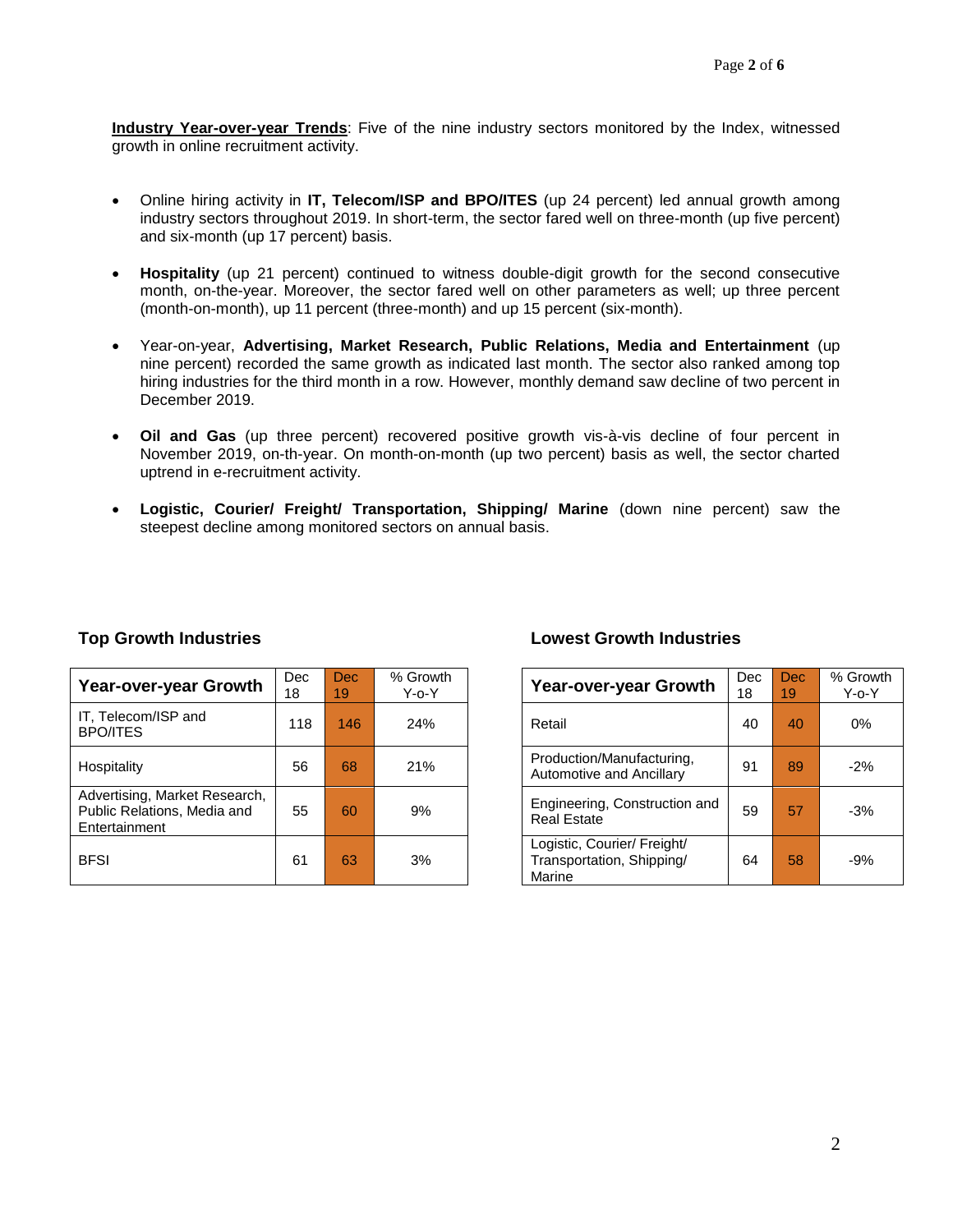**Occupation Year-over-year Trends**: Growth in online demand for professionals was positive in three of the nine job-roles monitored by the Index.

- **Customer Service** (up 35 percent) professionals were most in-demand talents between December 2018 and 2019. On short-term basis as well, the job-role witnessed growth; up 17 percent (threemonth) and up 23 percent (six-month).
- Online demand for **Software, Hardware, Telecom** (up 16 percent) professionals continued to exhibit strong double-digit growth on annual basis; and also ranked among top growth occupations throughout 2019. On six-month basis, the job-role witnessed growth of six percent.
- Year-on-year, **Hospitality & Travel** (up six percent) professionals experienced increased online demand for the third consecutive month. The job-role charted growth in short-run as well; up four percent (month-on-month), up 41 percent (three-month) and up 17 percent (six-month).
- **Engineering /Production, Real Estate** saw improved pace of annual growth between November (down five percent) and December (down three percent) 2019. Also, on six-month (up three percent) basis, the job-role registered positive growth for the first time since August 2019.
- **Purchase/ Logistics/ Supply Chain** (down eight percent) exhibited the steepest annual decline among the monitored occupation groups in December 2019.

| Year-over-year Growth       | Dec<br>18 | <b>Dec</b><br>19 | % Growth<br>Y-o-Y | Year-over-year Growth                   | Dec<br>18 | <b>Dec</b><br>19 <sup>1</sup> | % Grov<br>Y-o-` |
|-----------------------------|-----------|------------------|-------------------|-----------------------------------------|-----------|-------------------------------|-----------------|
| <b>Customer Service</b>     | 20        | 27               | 35%               | Engineering /Production, Real<br>Estate | 63        | 61                            | $-3%$           |
| Software, Hardware, Telecom | 62        | 72               | 16%               | HR & Admin                              | 58        | 55                            | $-5%$           |
| Hospitality & Travel        | 52        | 55               | 6%                | Sales & Business<br>Development         | 76        | 71                            | $-7%$           |
| Marketing & Communications  | 78        | 77               | $-1%$             | Purchase/ Logistics/ Supply<br>Chain    | 71        | 65                            | $-8%$           |

#### **Top Growth Occupations Lowest Growth Occupations**

| <b>Year-over-year Growth</b>            | Dec<br>18 | Dec<br>19 | % Growth<br>Y-o-Y |
|-----------------------------------------|-----------|-----------|-------------------|
| Engineering /Production, Real<br>Estate | 63        | 61        | $-3%$             |
| HR & Admin                              | 58        | 55        | -5%               |
| Sales & Business<br>Development         | 76        | 71        | $-7%$             |
| Purchase/Logistics/Supply<br>Chain      | 71        | 65        | -8%               |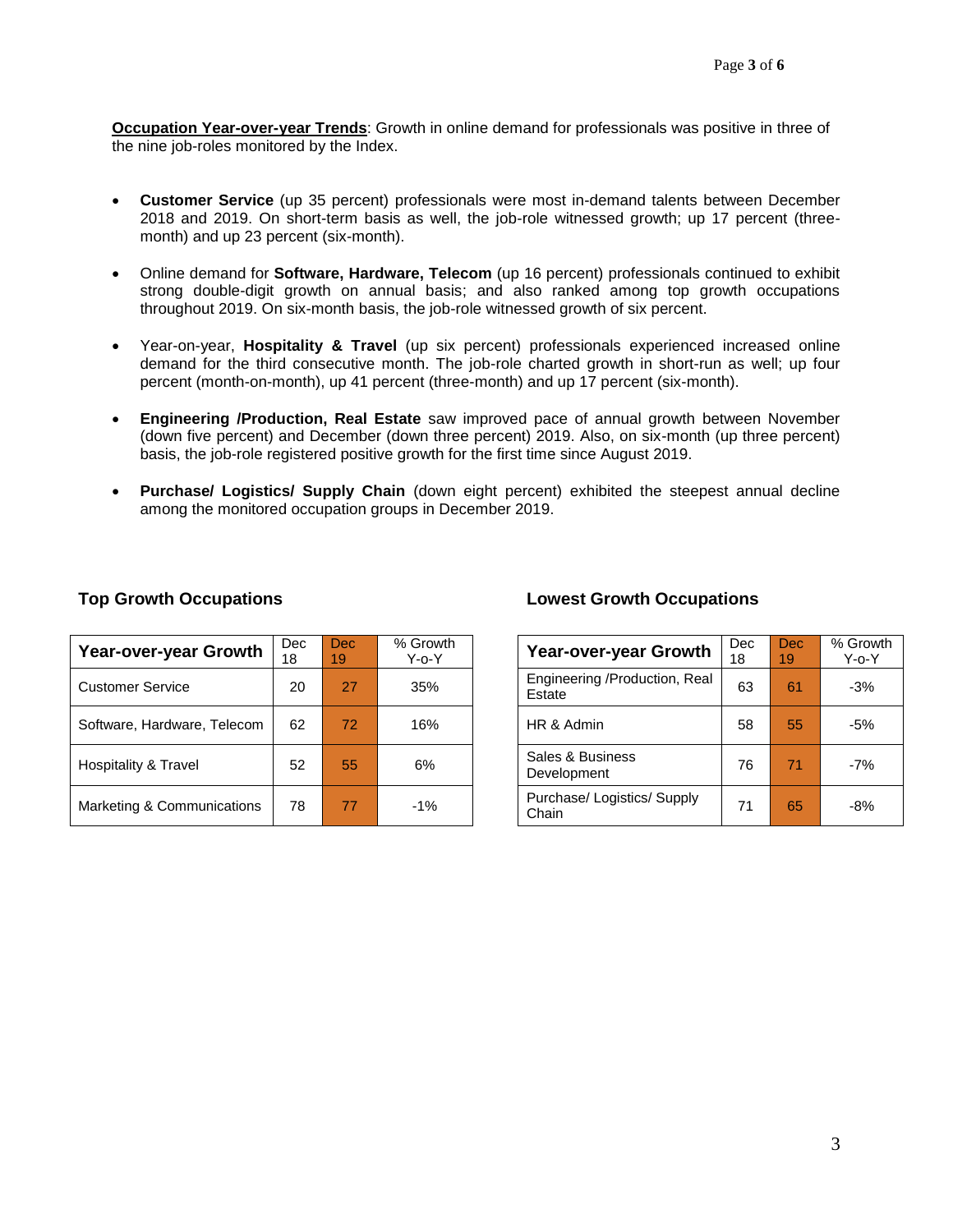#### **COUNTRY-WISE TRENDS**

#### **Singapore Highlights**

- Monster Employment Index Singapore records annual growth of eight percent in December 2019.
- Among industry sectors, IT, Telecom/ISP and BPO/ITES witnesses the most-notable growth; and, Production/Manufacturing, Automotive and Ancillary register the steepest decline onthe-year.
- Software, Hardware, Telecom professionals chart the steepest growth in online demand, on annual basis.

| Year-over-year Growth                                                                                                 | <b>Dec</b><br>18 | Dec.<br>19 | % Growth<br>$Y$ -o- $Y$ | Year-over-year Growth                                 | <b>Dec</b><br>18 | <b>Dec</b><br>19 | % Gro<br>$Y$ -o- |
|-----------------------------------------------------------------------------------------------------------------------|------------------|------------|-------------------------|-------------------------------------------------------|------------------|------------------|------------------|
| IT, Telecom/ISP and<br><b>BPO/ITES</b>                                                                                | 174              | 216        | 24%                     | Retail/Trade and Logistics                            | 111              | 112              | 1%               |
| Advertising, Market<br>Research, Public Relations,<br>Media and Entertainment                                         | 120              | 142        | 18%                     | Engineering, Construction<br>and Real Estate          | 100              | 98               | $-2%$            |
| Consumer Goods/ FMCG,<br>Food & Packaged Food,<br>Home Appliance, Garments/<br>Textiles/ Leather, Gems &<br>Jewellerv | 91               | 106        | 16%                     | Production/Manufacturing,<br>Automotive and Ancillary | 104              | 100              | $-4%$            |

## **Singapore Top Growth Industries Singapore Lowest Growth Industries**

| <b>Year-over-year Growth</b>                          | Dec<br>18 | <b>Dec</b><br>19 | % Growth<br>Y-o-Y |
|-------------------------------------------------------|-----------|------------------|-------------------|
| Retail/Trade and Logistics                            | 111       | 112              | 1%                |
| Engineering, Construction<br>and Real Estate          | 100       | 98               | $-2%$             |
| Production/Manufacturing,<br>Automotive and Ancillary | 104       | 100              | $-4%$             |

| Year-over-year Growth       | Dec<br>18 | Dec:<br>19 | % Growth<br>Y-o-Y | Year-over-year Growth              | Dec<br>18 | <b>Dec</b><br>19 | % Grov<br>Y-o-` |
|-----------------------------|-----------|------------|-------------------|------------------------------------|-----------|------------------|-----------------|
| Software, Hardware, Telecom | 128       | 159        | 24%               | Legal                              | 106       | 106              | 0%              |
| Hospitality & Travel        | 96        | 115        | 20%               | Purchase/Logistics/Supply<br>Chain | 92        | 91               | $-1%$           |
| <b>Health Care</b>          | 103       | 117        | 14%               | <b>Real Estate</b>                 | 90        | 82               | $-9%$           |

## **Singapore Top Growth Occupations Singapore Lowest Growth Occupations**

| <b>Year-over-year Growth</b>         | Dec<br>18 | <b>Dec</b><br>19 | % Growth<br>$Y$ -o- $Y$ |
|--------------------------------------|-----------|------------------|-------------------------|
| Legal                                | 106       | 106              | 0%                      |
| Purchase/ Logistics/ Supply<br>Chain | 92        | 91               | $-1%$                   |
| <b>Real Estate</b>                   | 90        | 82               | $-9%$                   |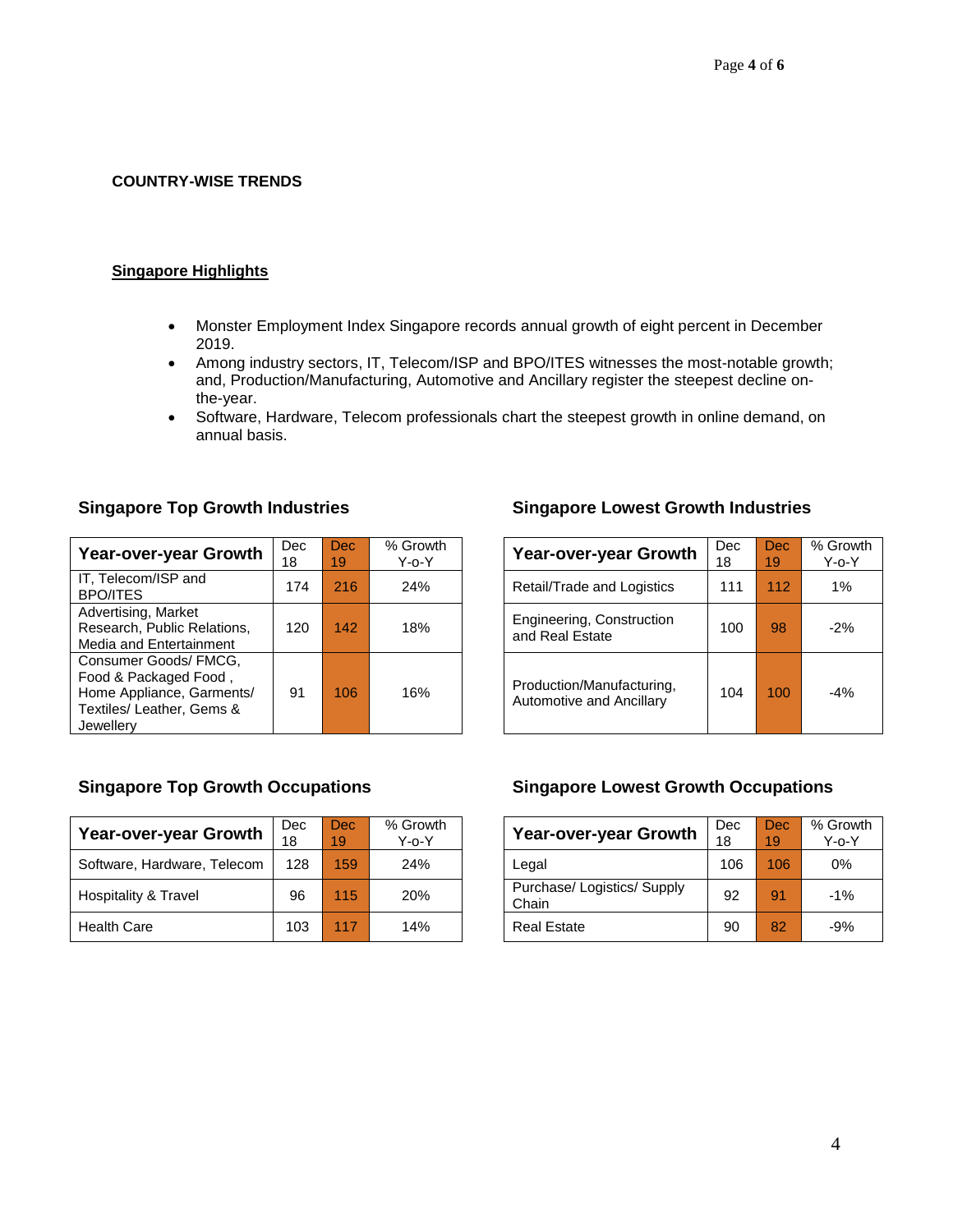### **Philippines Highlights**

- Monster Employment Index Philippines witnesses year-on-year growth of 14 percent in December 2019.
- IT, Telecom/ISP records the most-notable annual growth among industry sectors; whereas, Engineering, Construction and Real Estate registers the least growth.
- Among job-roles, HR & Admin exhibits the most-notable demand from the year-ago level.

| Year-over-year Growth                                                         | <b>Dec</b><br>18 | Dec.<br>19 | % Growth<br>$Y$ -o- $Y$ | Year-over-year Growth                                                     | Dec<br>18 | Dec.<br>19 | % Gro<br>Y-0- |
|-------------------------------------------------------------------------------|------------------|------------|-------------------------|---------------------------------------------------------------------------|-----------|------------|---------------|
| IT, Telecom/ISP                                                               | 135              | 173        | 28%                     | Engineering, Construction<br>and Real Estate                              | 88        | 89         | 1%            |
| <b>BFSI</b>                                                                   | 148              | 188        | 27%                     | Education                                                                 | 94        | 94         | 0%            |
| Advertising, Market<br>Research, Public Relations,<br>Media and Entertainment | 124              | 151        | 22%                     | Logistic, Courier/ Freight/<br>Transportation, Import/Export,<br>Shipping | 159       | 159        | 0%            |

## **Philippines Top Growth Industries Philippines Lowest Growth Industries**

| <b>Year-over-year Growth</b>                                              | Dec | Dec | % Growth    |
|---------------------------------------------------------------------------|-----|-----|-------------|
|                                                                           | 18  | 19  | $Y$ -o- $Y$ |
| Engineering, Construction<br>and Real Estate                              | 88  | 89  | 1%          |
| Education                                                                 | 94  | 94  | 0%          |
| Logistic, Courier/ Freight/<br>Transportation, Import/Export,<br>Shipping | 159 | 159 | 0%          |

| <b>Year-over-year Growth</b> | Dec<br>18 | Dec.<br>19 | % Growth<br>$Y$ -o- $Y$ | <b>Year-over-year Growth</b>            | Dec<br>18 | Dec <sup>1</sup><br>19 | % Gro<br>Y-0- |
|------------------------------|-----------|------------|-------------------------|-----------------------------------------|-----------|------------------------|---------------|
| HR & Admin                   | 123       | 162        | 32%                     | Engineering /Production, Real<br>Estate | 89        | 89                     | 0%            |
| Finance & Accounts           | 148       | 183        | 24%                     | <b>Health Care</b>                      | 121       | 121                    | 0%            |
| Software, Hardware, Telecom  | 143       | 174        | 22%                     | Purchase/ Logistics/ Supply<br>Chain    | 150       | 141                    | $-6%$         |

## **Philippines Top Growth Occupations Philippines Lowest Growth Occupations**

| <b>Year-over-year Growth</b>            | Dec<br>18 | Dec<br>19 | % Growth<br>Y-o-Y |  |  |
|-----------------------------------------|-----------|-----------|-------------------|--|--|
| Engineering /Production, Real<br>Estate | 89        | 89        | 0%                |  |  |
| <b>Health Care</b>                      | 121       | 121       | $0\%$             |  |  |
| Purchase/Logistics/Supply<br>Chain      | 150       | 141       | -6%               |  |  |